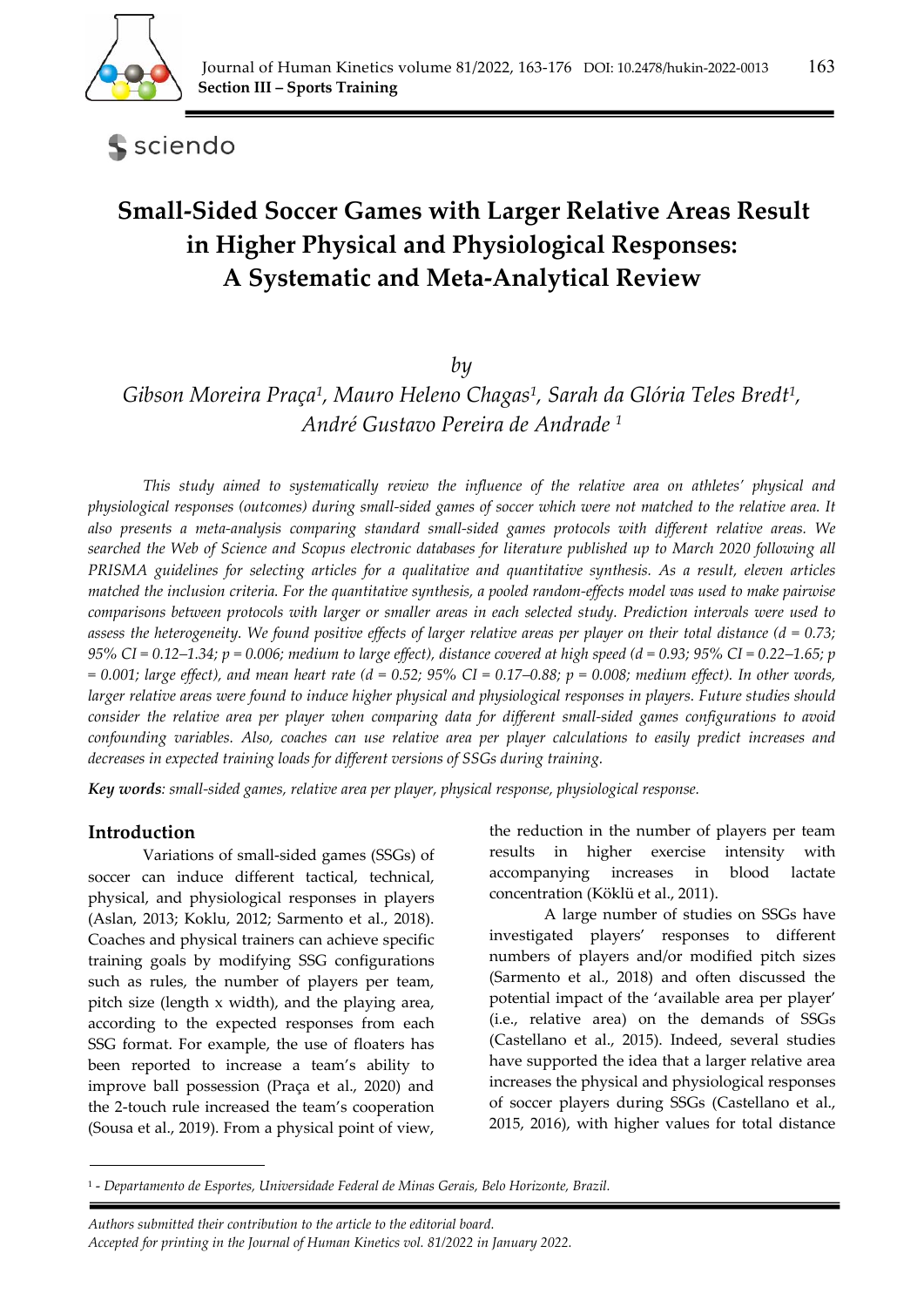covered as well as higher mean and maximum heart rates in youth athletes. These results may be related to the increased available area per player which may have induced players to protect a larger area during defence, as well as to cover a larger distance and reach higher speeds during offence and transitions. Nevertheless, as there is currently a dearth of corroborating evidence, it remains unclear whether the relative area of SSGs can be considered a determining factor of the physical and physiological responses of soccer players during games with distinct configurations.

Some of the factors which can influence the relative area have been investigated in previous studies such as the numbers of players per team (Aguiar et al., 2013), the pitch size (Goto and King, 2019), the presence or absence of floaters (Lemes et al., 2020), and the presence or absence of goalkeepers (Gaudino et al., 2014). The lack of control of the relative area, defined as the ratio between the total playing area (width × length) and the total number of players on the pitch, may be a confounding factor which prevents the formation of clear conclusions about the independent variables considered in the studies. Standardisation of the SSG relative area may therefore be necessary to avoid bias when comparing player responses between two distinct SSG formats. Control of intervening variables, such as the relative area, seems to be essential for scientific investigations of SSGs to isolate the effects of independent variables (e.g. pitch size, presence of floaters or goalkeepers).

Systematic reviews can provide relevant information on inconclusive topics and serve as guidelines for future research (Shamseer et al., 2015). Some systematic reviews on SSGs have comprised general issues such as the impact of different SSG configurations on the physical/physiological, technical, and tactical responses (Bujalance-Moreno et al., 2019; Clemente and Sarmento, 2020; Clemente et al., 2020, Sarmento et al., 2018). However, these reviews have not addressed specific topics related to SSGs such as the aforementioned absence of standardization of the relative area. This variable may be considered a source of bias in the research on SSGs and systematic reviews and metaanalyses can be used to address this from a scientific perspective (Munn et al., 2018).

Therefore, we systematically reviewed soccer athletes (population) responses during SSGs which were not matched to the relative area (intervention), by comparing the data between the two protocols with different relative areas (comparison) regarding the total distance, the distance at high-speed, and the mean heart rate (main outcomes). Also, we conducted a metaanalysis comparing SSG protocols with different relative areas. We hypothesised that SSGs with larger relative areas would lead to higher physical and physiological responses. In addition to the impact for the research community regarding this methodological issue, we also expected this systematic review to facilitate the definition of SSG constraints by coaches and physical trainers, thereby increasing their understanding of the effects of an important SSG feature. That is, if the relative area is found to affect physical and physiological responses by encompassing different SSG characteristics (e.g., number of players, pitch size, presence of floaters, etc.), the number of SSG variables taken into account to determine the most appropriate SSG configuration for a specific training goal may be reduced, thereby simplifying the coaches' choices and ability to reasonably predict the loads imposed by different SSG formats.

# **Methods**

For this systematic review, we followed the recommendations of the Joanna Briggs Institute Reviewers' Manual (Munn et al., 2015), the Cochrane Collaboration (Higgins and Green, 2016), and PRISMA reporting guidelines (Moher et al., 2016).

# *Eligibility criteria*

Studies were included if they were published in peer-reviewed journals, in English, and presented original data (reviews excluded). The selection of the studies, summarized in Table 1, was based on the following criteria, following the PICOS (Methley et al., 2014).

*I) Population*: male soccer players in the Under 12 age group or older who regularly played in competitive leagues at local levels or above (recreational players were excluded). The use of a wide range of ages aimed to verify whether the results could be generalised to players of different competitive levels. Also, we collected data only from participants who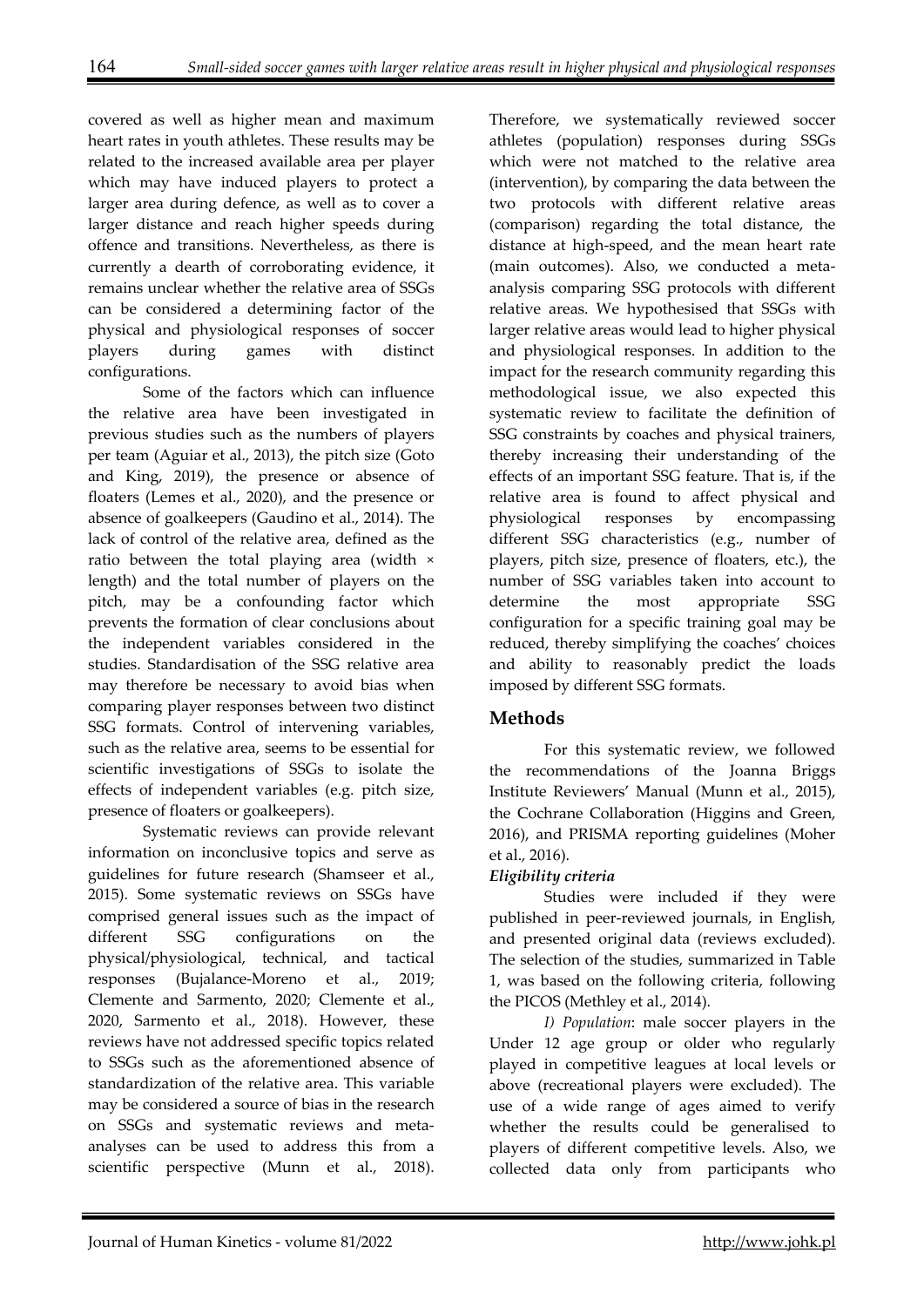regularly trained and competed in soccer to provide training recommendations based on athletes instead of amateurs or recreational players;

II) *Intervention*: small-sided games collected transversally containing at least two protocols of SSGs with different relative areas, which was required to test whether the relative area impacted players' responses. Also, we included small-sided games ranging from 1-a-side to 7-a-side (goalkeepers included) to avoid data collected from large-sided games, which were not the focus of the current research;

*III) Comparison*: data were compared in each study between the SSG protocols with different relative areas and SSG protocols presented standardised duration or physical variables relativised per minute of play. The standardization of the time was required since comparing data from series with different duration would bias the result.

IV) *Outcome*: the study presented the mean and standard deviation of at least one of the selected variables: mean heart rate (absolute or relative to the maximum heart rate), total distance covered (absolute or relative to the time played in minutes), or distance covered at high speed (absolute or relative to total time played). These variables were selected because they are most commonly addressed in studies, which allowed including a larger sample of studies for the systematic review. When physical variables were collected using GPS devices, the equipment's sampling frequency should have been  $\geq$  5Hz; heart rate monitors used to record heart rate data should have presented a sampling frequency  $\geq$ 1Hz. The sampling frequency was chosen to assure the validity and reliability of the data;

V) *Study Type*: only quantitative studies were included.

Whenever articles lacked information regarding any of the inclusion criteria, the authors were contacted by e-mail to provide the information required. After seven days without a reply, one article was excluded from the sample. Also, the articles were removed when they did not accomplish any of the selected inclusion criteria.

## *Information Sources*

The search was conducted from the 3rd to the 15th of April, 2020. The Web of Science and

Scopus electronic databases were searched for related literature published up to March 2020. Each of the keywords 'physiological', 'physical', and 'time-motion' were combined with 'smallsided games' AND 'football' or 'small-sided games' AND 'soccer' within each database.

# *Study selection and data extraction process*

The titles, abstracts, and full texts were evaluated to select the articles for the systematic review. A content analysis of the literature initially encountered was performed by two independent researchers (AAA and BBB) and involved three steps: title, abstract, and full article. When the two researchers disagreed about the inclusion of an article, a third researcher with more experience (CCC) was consulted. The search results were exported from the database websites as BibTex files and inserted into the Mendeley Reference Management Software and Research Network to remove all duplicates. Finally, the articles were included in an Excel spreadsheet for further analysis.

#### *Data items*

For the current study, the total distance covered, the distance covered at high speed, and the mean heart rate were selected as the main outcomes. These variables were selected because of their widespread use in previous studies which supports their relevance for describing the physical and physiological demands of SSGs for soccer training. Furthermore, the validity and reliability of the instruments (e.g., GPS devices and heart rate monitors) had already been verified in previous studies (Leger and Thivierge, 1988; Nagahara et al., 2017).

All of the studies included in this review presented the total distance covered in metres. The mean heart rate was reported either in absolute (beats per minute) or relative values (percentage of the maximum heart rate). The distance covered at high speed was defined as the distance covered within the highest speed zone presented in the studies. An exception was made when this zone included displacements only above 25.0 km/h wherein the reliability of the GPS devices was reported to be reduced (Buchheit et al., 2014). In those cases, the second-highest zone was considered for this review (for example 19.3 to 25.2 km/h).

The independent variable was the relative area (i.e., area per player) mathematically defined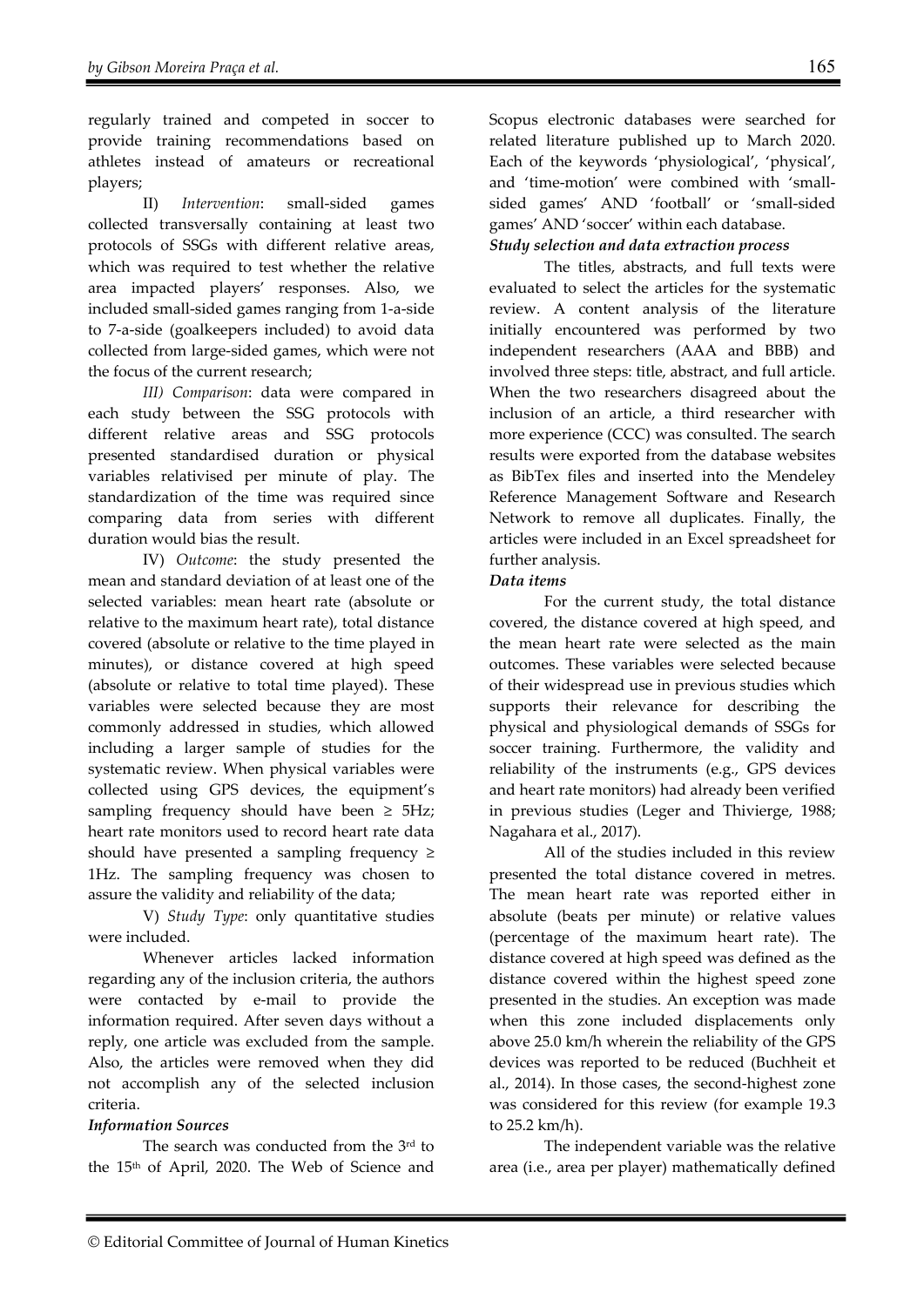in this study as the ratio between the area of the pitch (width\*length) and the number of active players inside the pitch. Goalkeepers were always included in the calculation of the relative area because of the possibility of moving up to the field to support their team on offence. Additionally, any floaters positioned in the pitch area were included in the calculation of the relative area, while those positioned outside the pitch (e.g., along the sidelines of the pitch) were excluded.

## *Risk of bias in individual studies*

The modified version of the Quality Index (Downs and Black, 1998) which has been adopted in recent systematic reviews (Bujalance-Moreno et al., 2019) was used to assess the risk of bias and methodological quality of the eligible studies included in the meta-analysis. The original scale was reported to have good test-retest  $(r = 0.88)$ and inter-rater  $(r = 0.75)$  reliability. A modified version of the Quality Index (Bujalance-Moreno et al., 2019) was adopted for this review. It included fourteen of the twenty-seven items proposed in the original scale: 1: Is the hypothesis/aim/objective of the study clearly described?; 2: Are the main outcomes to be measured clearly described in the Introduction or Methods section?; 3: Are the characteristics of the participants included in the study clearly described ?; 6: Are the main findings of the study clearly described?; 7: Does the study provide estimates of the random variability in the data for the main outcomes?; 10: Have actual probability values been reported (e.g. 0.035 rather than <0.05) for the main outcomes except where the probability value was less than 0.001?; 12: Were those subjects who were prepared to participate representative of the entire population from which they were recruited? The proportion of those asked; 15: Was an attempt made to blind those measuring the main outcomes of the intervention?; 16: If any of the results of the study were based on "data dredging", was this made clear?; 18: Were the statistical tests used to assess the main outcomes appropriate?; 20: Were the main outcome measures used accurate (valid and reliable)?; 22: Were study subjects in different intervention groups (trials and cohort studies) or were the cases and controls (case-control studies) recruited over the same period?; 23: Were study subjects randomised to intervention groups?; 25:

Was there an adequate adjustment for confounding in the analyses from which the main findings were drawn?. The higher the scores, the higher the quality of the studies. This specific scale was used based on its previous adoption in studies within the sports domain (Bujalance-Moreno et al., 2019; Rico-González et al., 2020) and its good levels of test-retest and inter-rater agreement.

Two independent reviewers (AAA and BBB) analysed all of the studies according to the modified Quality Index. The inter-rater agreement was calculated using Cohen's Kappa and showed a value of 0.814 (standard error of 0.063) in the first assessment. Disagreements were discussed and evaluated by a third reviewer (CCC).

# *Summary measures*

A prediction interval was used to assess the heterogeneity, that is, the variability of effect sizes across the studies (Borenstein, 2020). Results from pooled and individual studies were presented in forest plots with 95% confidence intervals (CI). Hedges' g effect sizes were calculated and classified as small (0.2), medium (0.5), or large (0.8; Cohen, 1988). All statistical procedures were conducted in R Studio (R Core Team, 2019) according to Chen and Peace (2013). *Synthesis of results* 

Meta-analyses of mean data for continuous variables are usually performed using the mean differences across studies and the pooled variance (Chen and Peace, 2013). In this study, we obtained the means and standard deviations of the dependent variables recorded from the SSG formats investigated in each study. The data featuring SSGs with different relative areas from each study were paired for comparison. Data from SSGs with the largest relative area were assigned to Group 1, while the data from SSGs with the smaller relative area were assigned to Group 2. Before comparison, the data from these two groups were checked for normality (Shapiro-Wilk test) and homoscedasticity (Levene's test), and no significant deviations were revealed.

## *Testing the assumption of homogeneity in effects between studies*

## *The Cochran's Q-statistic*

To test the null hypothesis (that all studies share a common effect size) the Cochran's Qstatistic was applied. Under the null hypothesis,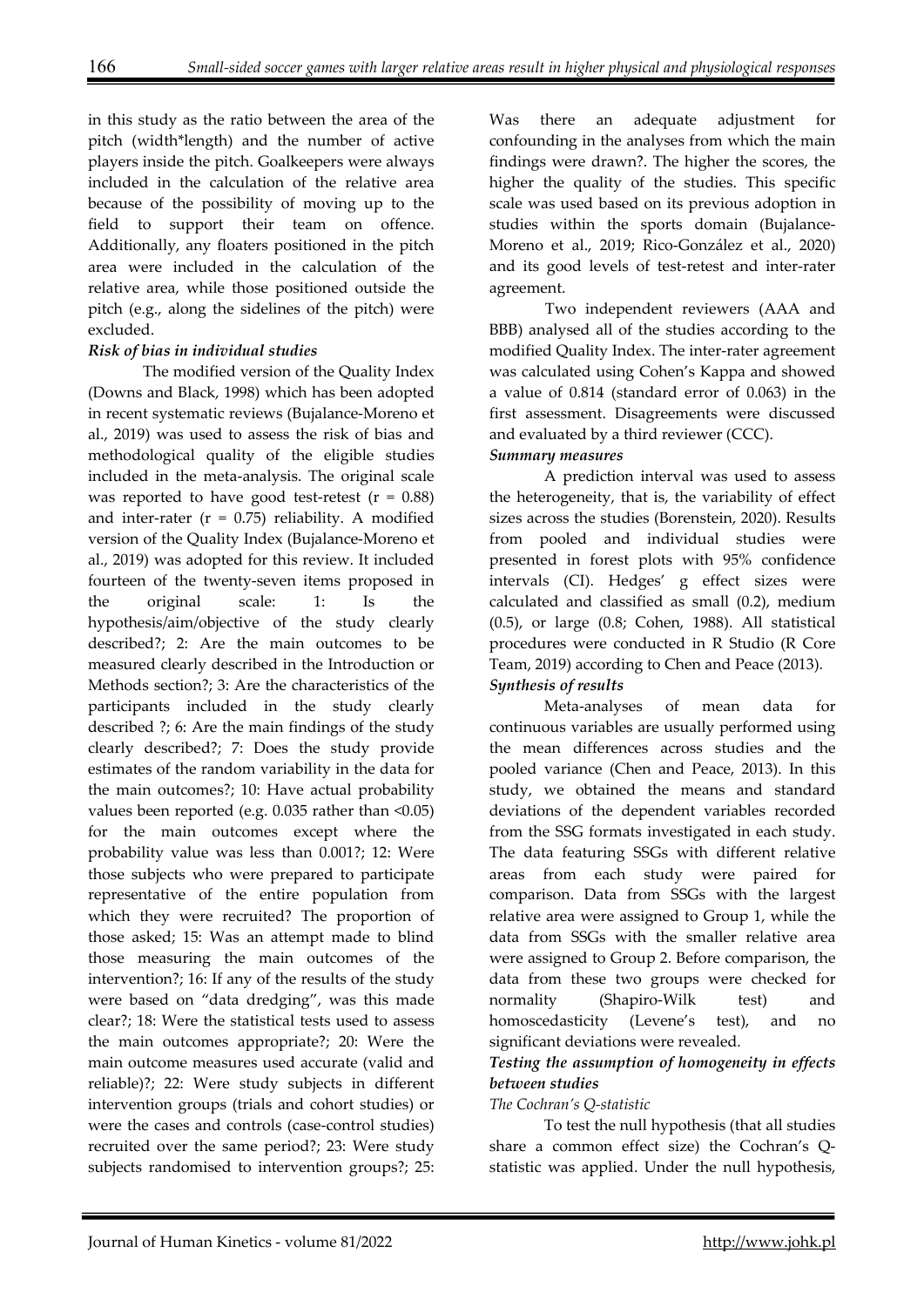Q will follow a central chi-squared distribution with degrees of freedom equal to  $k - 1$ , thus we can report a *p*-value for any observed value of Q (Cochran's Q-statistic; Higgins et al., 2003). The Chi-square test assesses whether any observed differences in results are compatible with chance alone. A low *p*-value, or a large Chi-square statistic relative to its degree of freedom, provides evidence of heterogeneity of intervention effects beyond those attributed to chance (Deeks et al., 2008). In sum, the purpose of this test is to assess the viability of the null hypothesis, and not to estimate the magnitude of the true dispersion (Borenstein et al., 2020).

#### *The I2 Statistic - heterogeneity of the studies*

The I<sup>2</sup> statistic captures the proportion of the observed variance, which reflects real differences in effect size (Higgins et al., 2003), that could serve as a kind of a signal-to-noise ratio. I² was used to explain the heterogeneity in the studies (Chen and Peace, 2013) that was attributed to the variance of true effects rather than to sampling errors (Borenstein et al., 2020). I² indices of approximately 25%, 50%, and 75% indicated low, moderate, and high heterogeneity, respectively (Higgins and Green, 2016). Due to the high heterogeneity of the studies, a pooled random-effects model was used (Higgins and Green, 2016).

#### *Risk of bias across studies*

The risk of bias across studies was assessed using the extended Egger's test (Egger et al., 1997) and the procedures described by Ramirez-Campillo et al. (2020) were adopted. Publication bias exists when studies included in the analysis differ systematically from all studies which should have been included. Typically, studies with larger than average effects are more likely to be published, and this can lead to an upward bias in the summary effect (Borenstein et al., 2020).

# **Results**

## *Study Selection*

Figure 1 is a flowchart displaying the procedures of exclusion/inclusion of the studies in the review. In the *Identification* step, 1808 articles were screened in the search for duplicates, lasting 219 for the following steps (1589 articles excluded). In the *Screening* step, we analyzed the titles and abstracts of the 219 articles for the

inclusion and exclusion criteria, remaining 38 for the next step (181 articles excluded). Most of the articles were excluded because they had no dependent variables analyzed in the current study (e.g., analyzed technical or tactical variables only), did not present data from soccer (e.g., analyzed rugby or handball players), or participants were not athletes (e.g., recreational players). In the sequence, we fully analyzed the texts of the remaining 38 articles in the *Eligibility* step. At this point, the articles were excluded mainly because they did not present SSG protocols with different relative areas in the study design (e.g., tested only the influence of coach instruction or presence/absence of goals on players' responses). Articles were also excluded if the devices used did not meet the validity and reliability criteria or if it was not possible to extract means and standard deviation from each SSG configuration. Finally, 11 articles were *included* in the quantitative and qualitative synthesis.

## *Study Characteristics*

 A total of 221 players participated in the selected studies, with the sample size of the studies ranging from 12 to 48 participants with mean ages from 10.3 to 26.0 years. Most of the players belonged to clubs competing at regional and national levels. Only one study included elite professional players (English Premier League). The objectives of the selected studies were related to commonly investigated components of SSGs, such as the pitch size, the number of players per team, and the influences of additional players (floaters) or goalkeepers. The relative areas in the studies ranged from 25 to 275 m². Characteristics of the selected studies are shown in Table 2.

## *Methodological Quality*

The mean Quality Index of the included studies was 78.51%. This is higher than the minimum recommended in the literature (Bujalance-Moreno et al., 2019). The highest index was 90.9% (attributed to two studies), and the lowest was 63.64% (one study). Table 3 presents the scores attributed to each study for each category of the Quality Index (Downs and Black, 1998).

## *Total distance*

Forest plots showed positive effects of the relative area on total distance ( $d = 0.73$ ; 95% CI = 0.12–1.34; medium to large effect). The *Q*-statistic value of 42.35 with *df* = 8 and a *p*-value *<* 0.0001,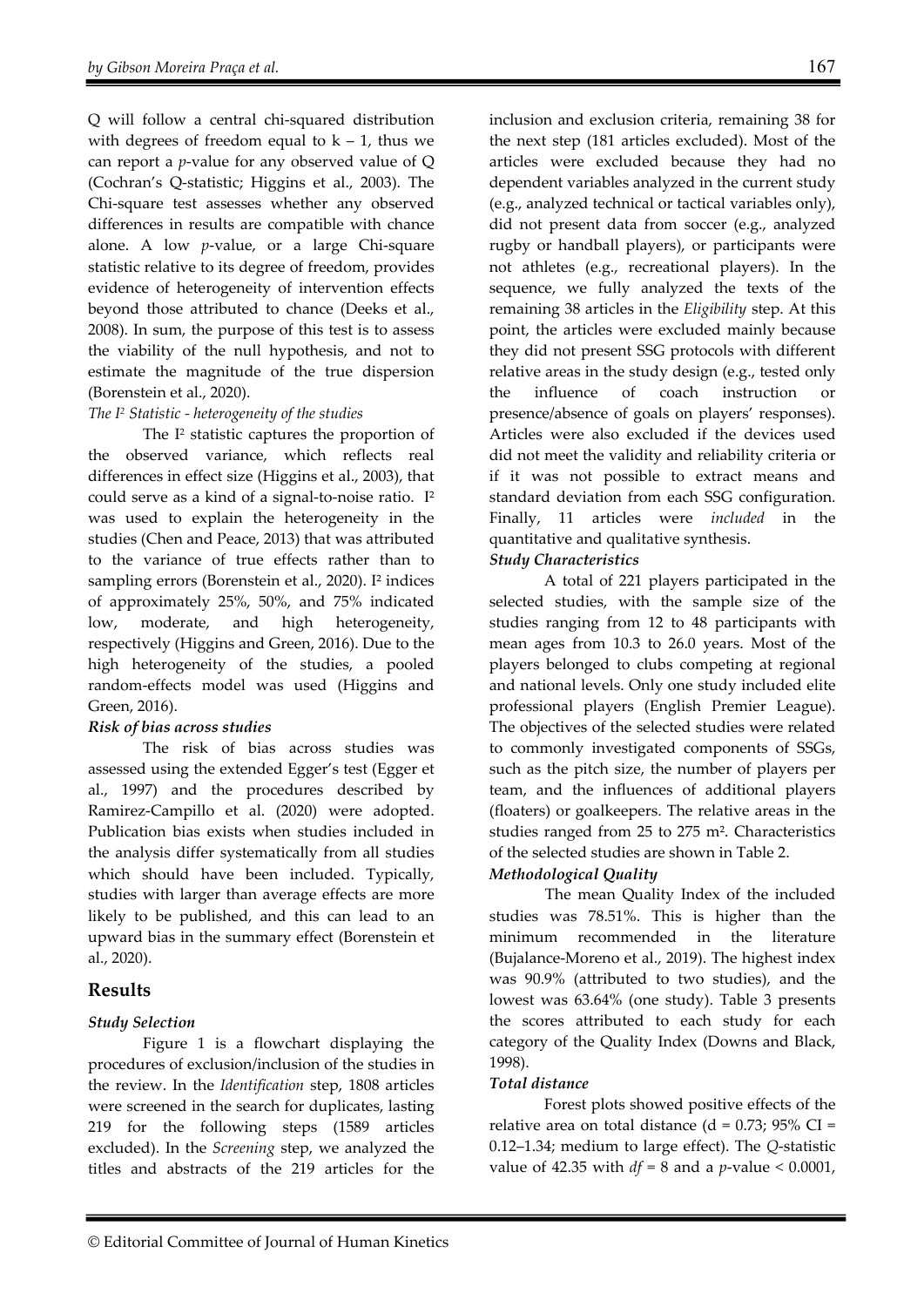indicated statistically significant heterogeneity among nine studies. The *I*2 equal to 81.1% with 95% CI (65.1%, 89.8%), showed the existence of statistically significant heterogeneity. Egger's test did not show a significant bias between studies (*p*  $= 0.128$ ).

#### *Distance covered at higher speed*

Forest plots showed positive effects of the relative area on distance covered at high speed (d = 0.93; 95% CI = 0.22–1.65; large effect). The *Q*statistic value of 31.24 with *df* = 6 and a *p*-value *<*  0.0001, indicated statistically significant heterogeneity among seven studies. The *I*2 equal to 80.8% with 95% CI (61.1%, 90.5%), showed the

existence of statistically significant heterogeneity. Egger's test did not show a significant bias between studies ( $p = 0.133$ ).

#### *Mean heart rate*

Forest plots showed positive effects of the relative area on the mean heart rate  $(d = 0.52; 95%)$ CI = 0.17–0.88; medium effect). The *Q*-statistic value was 2.50 with *df* = 3 and a *p*-value *=* 0.4751. The *I*2 was 1% with 95% CI (0%, 81.6%), and there was no evidence to reject the null hypothesis of homogeneity of effects between studies. Egger's test did not show a significant bias between studies ( $p = 0.195$ ).

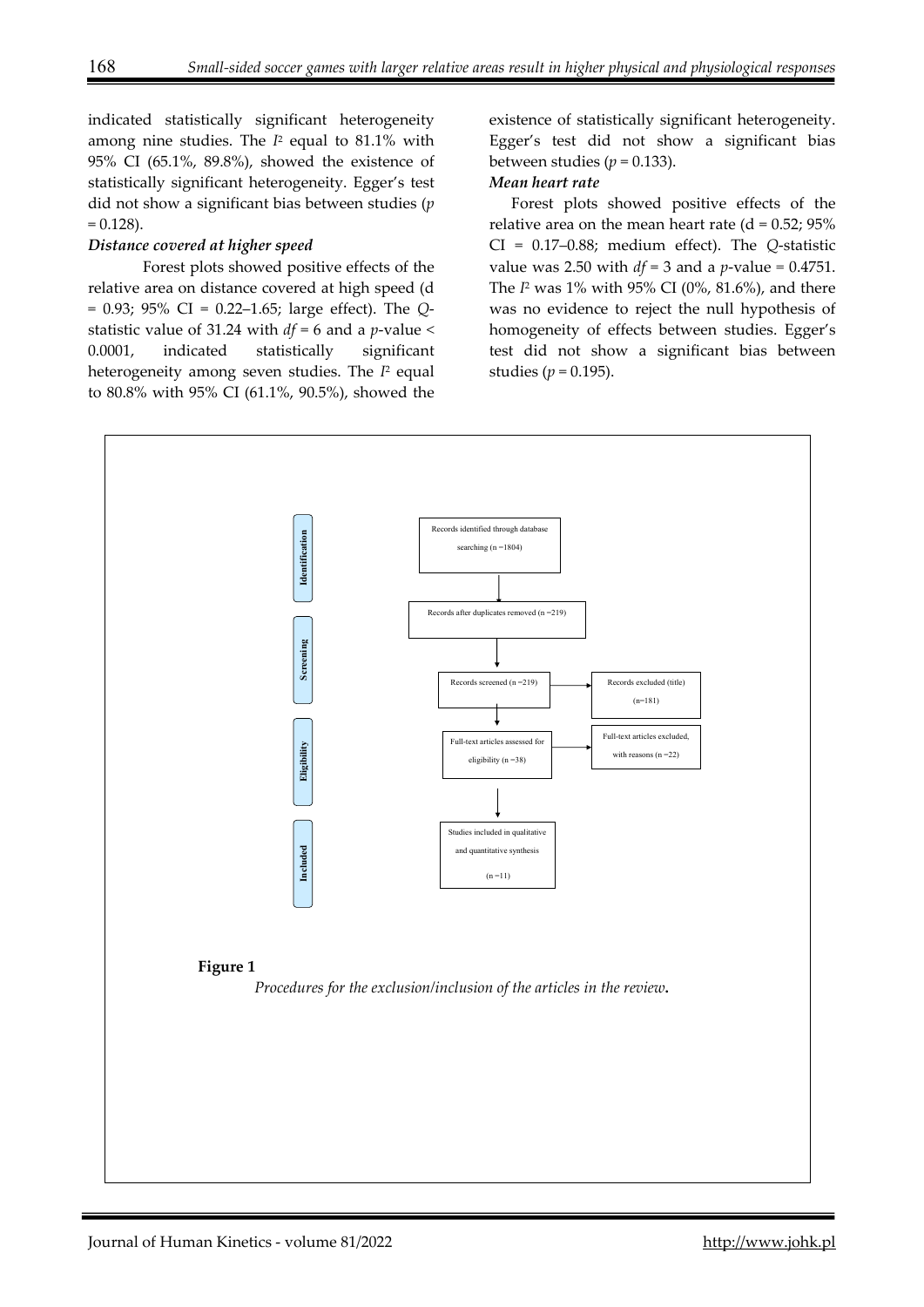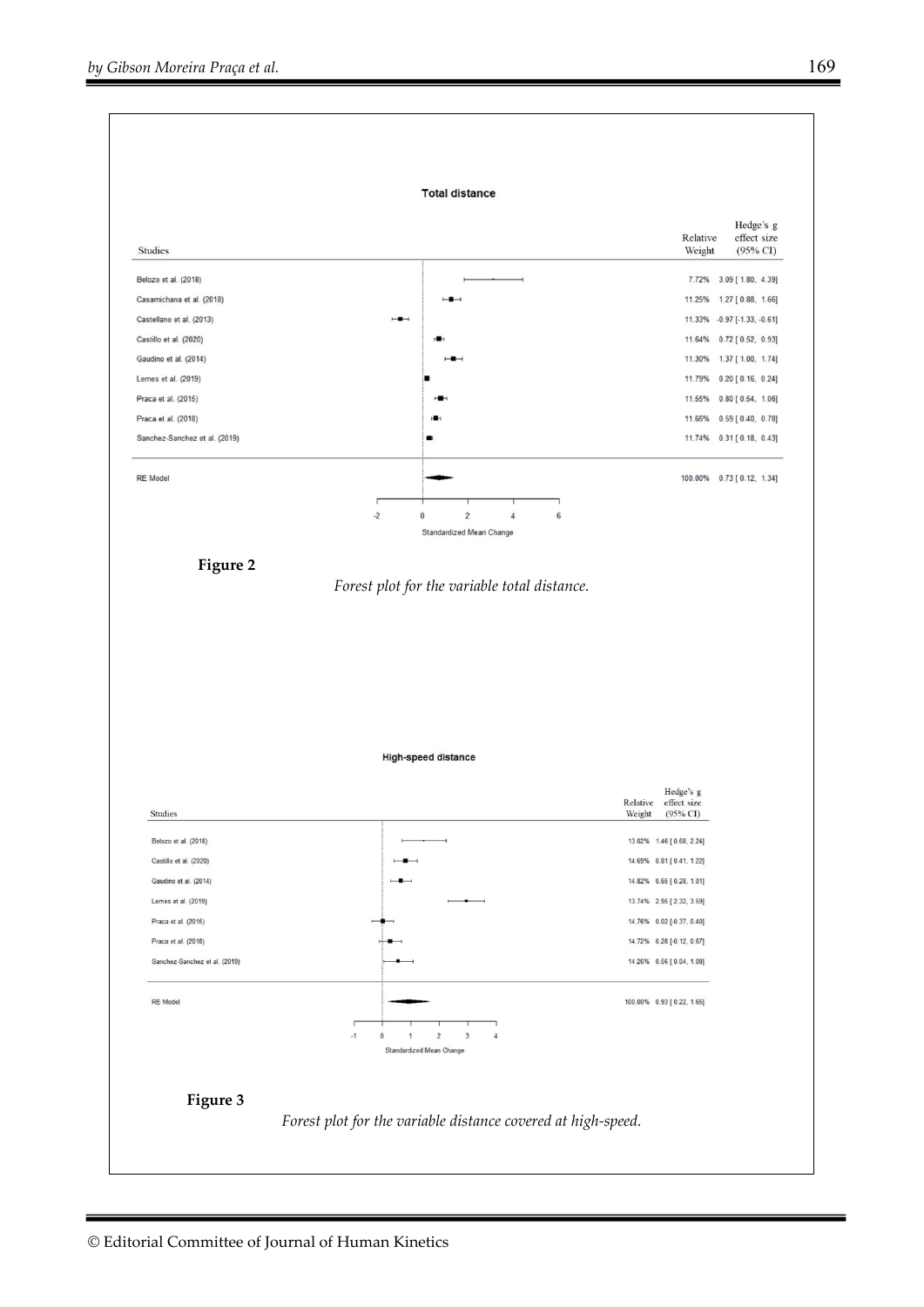**Mean Heart rate** Hedge's g Relative effect size<br>(95% CI) Studies Weight Beato et al.(2014) 27.05% 0.04 [0.02, 0.05] Casamichana et al.(2018) 25.11% 0.61 [0.42, 0.80] Halouani et al.(2017) 24.62% 0.66 [0.44, 0.87] Praca et al.(2018) 23.22% 0.85 [0.57, 1.12] **RE** Model 100.00% 0.52 [0.17, 0.88]  $0.2$  $0.4$  0.6 0.8  $1.2$  $\overline{0}$  $\overline{1}$ Standardized Mean Change **Figure 4**  *Forest plot for the mean heart rate variable.*  **Table 1**  *Summary of PICOS headings used in the current review.*  Population Intervention Comparison Outcomes Study Type Data were compared Small-sided games in each study between Mean and standard Male soccer players collected deviation of at least the SSG protocols with in the Under 12 age transversally different relative areas one of the selected group or older who containing at least and SSG protocols variables: mean heart regularly played in two protocols of Quantitative presented rate, total distance competitive SSGs with different standardised duration covered, or distance leagues at local relative areas, or physical variables covered at high levels or above ranging from 1-arelativised per minute speed. side to 7-a-side of play.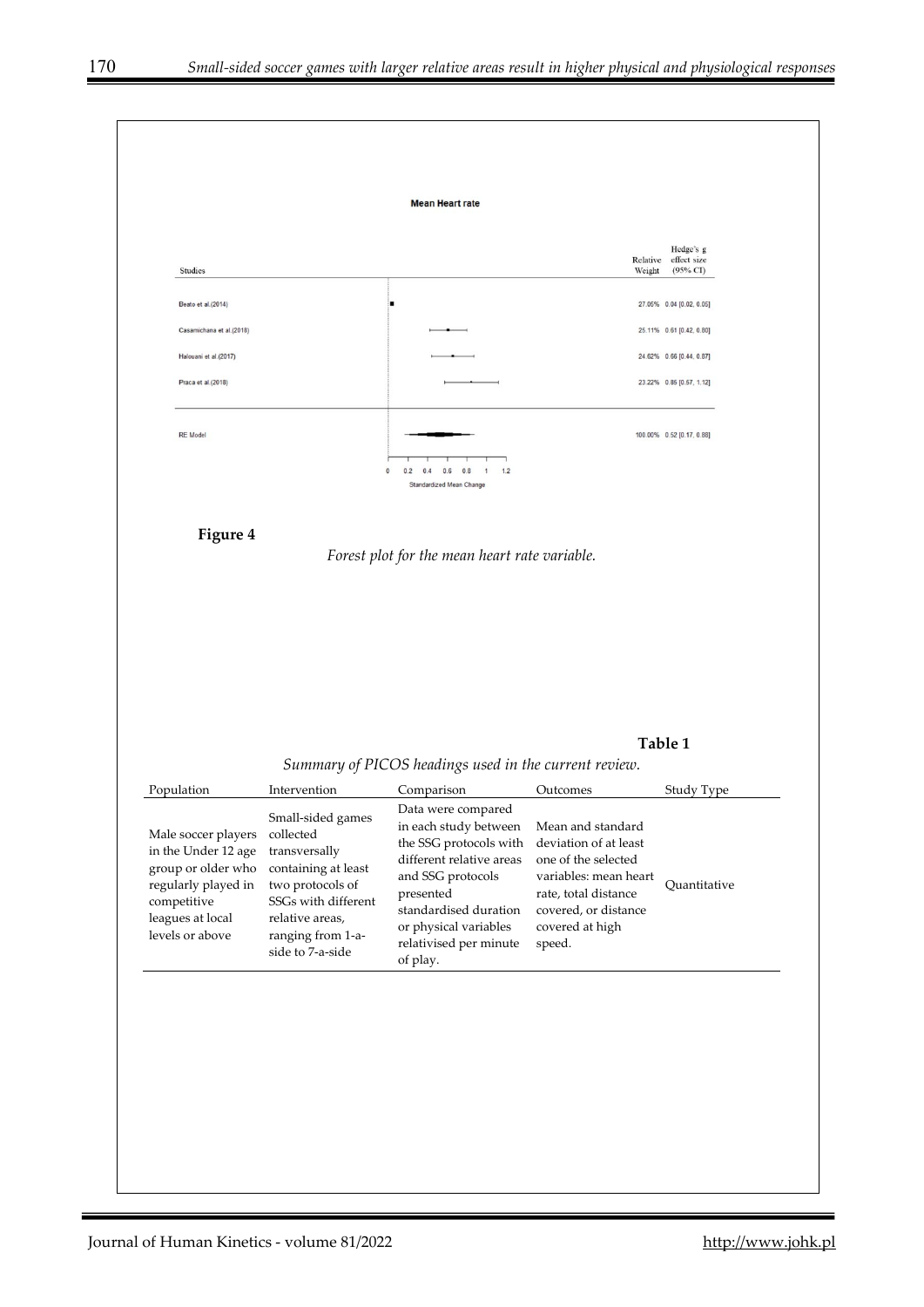|                                      |                          |                   |                   | Table 2<br>Characteristics of the studies included in the review.           |                                                     |                                                  |                                                                                       |                        |                         |  |  |  |
|--------------------------------------|--------------------------|-------------------|-------------------|-----------------------------------------------------------------------------|-----------------------------------------------------|--------------------------------------------------|---------------------------------------------------------------------------------------|------------------------|-------------------------|--|--|--|
|                                      | Mean<br>N<br>Age<br>(SD) |                   | Level             | Dependent<br>Variables<br>(only the<br>selected<br>ones for this<br>review) | Formats<br>of play<br>analyzed                      | High-speed<br>Thresholds<br>(when<br>applicable) | Independent<br>Variables<br>(responsible<br>for creating<br>different<br>pitch sizes) | Largest<br>Area        | Smallest<br>Area        |  |  |  |
| Beato et al.<br>(2014)               | 12                       | 22.5<br>(1.8)     | Local             | Mean HR                                                                     | $3 \text{ vs. } 3$<br>$4 \text{ vs. } 4$            | <b>Not</b><br>applicable                         | Number of<br>players                                                                  | $75 \text{ m}^2$       | $60 \text{ m}^2$        |  |  |  |
| Belozo et al.<br>(2018)              | 11                       | 18.0<br>(1.2)     | National          | TD and DHS                                                                  | 3 vs. 3<br>6 vs. 6                                  | Not<br>mentioned                                 | Number of<br>players                                                                  | $130 \; \mathrm{m}^2$  | $60.75 \; \mathrm{m}^2$ |  |  |  |
| Casamichana<br>et al. (2018)         | 20                       | 21.0<br>(5.0)     | Regional          | Mean HR<br>and TD                                                           | 5 vs. 5                                             | Not<br>applicable                                | Pitch size                                                                            | $275 \; \mathrm{m}^2$  | 83.3 m <sup>2</sup>     |  |  |  |
| Castellano et<br>al. (2013)          | 14                       | 21.3<br>(2.3)     | Regional          | Mean HR<br>and TD                                                           | 3 vs. 3<br>5 vs. 5<br>7 vs. 7                       | Not<br>applicable                                | Number of<br>players and<br>presence of<br>goalkeepers                                | $215 \; \mathrm{m}^2$  | $80.6 \; \mathrm{m}^2$  |  |  |  |
| Castillo et al.<br>(2020)            | 24                       | 11.8<br>(0.3)     | Regional          | TD and DHS                                                                  | 6 vs. 6                                             | $>16.0$ km/h                                     | Pitch size                                                                            | $75 \text{ m}^2$       | $25 \text{ m}^2$        |  |  |  |
| Gaudino et al.<br>(2014)             | 26                       | 26.0<br>(5.0)     | Internation<br>al | TD and DHS                                                                  | $5 \text{ vs. } 5$<br>7 vs. 7                       | 19.8-25.2<br>km/h                                | Number of<br>players                                                                  | $97.7 \text{ m}^2$     | $72.9 \text{ m}^2$      |  |  |  |
| Halouani et al.<br>(2017)            | 18                       | 13.5<br>(0.7)     | Regional          | Mean HR                                                                     | $2 \text{ vs. } 2$<br>3 vs. 3<br>$4 \text{ vs. } 4$ | Not<br>applicable                                | Number of<br>players                                                                  | $125 \; \mathrm{m}^2$  | $62.5 \; \mathrm{m}^2$  |  |  |  |
| Lemes et al.<br>(2019)               | 48                       | $U-13;$<br>$U-14$ | National          | TD and DHS                                                                  | $3 \text{ vs. } 3$<br>$4$ vs. $3$                   | 14.4-21.5<br>km/h                                | Pitch size                                                                            | $131.1 \text{ m}^2$    | $108 \; \mathrm{m}^2$   |  |  |  |
| Praça et al.<br>(2015)               | 18                       | 16.4<br>(0.7)     | National          | TD and DHS                                                                  | 3 vs. 3<br>4 vs. 3                                  | 14.4-21.5<br>km/h                                | Additional<br>players                                                                 | $162 \; \mathrm{m}^2$  | $138.8 \text{ m}^2$     |  |  |  |
| Praça et al.<br>(2018)               | 18                       | 16.4<br>(0.4)     | National          | Mean HR,<br>TD, and<br><b>DHS</b>                                           | $3 \text{ vs. } 3$<br>4 vs. 3                       | 14.4-21.5<br>km/h                                | Additional<br>players                                                                 | $121.5 \text{ m}^2$    | $108 \; \mathrm{m}^2$   |  |  |  |
| Sanchez-<br>Sanchez et al.<br>(2019) | 12                       | 10.3<br>(0.5)     | Regional          | TD and DHS                                                                  | 6 vs. 6                                             | $\geq$ 18.1 km/h                                 | Additional<br>players and<br>presence of<br>goalkeepers                               | $53.3 \; \mathrm{m}^2$ | $45.7 \text{ m}^2$      |  |  |  |

*Legend: TD = total distance covered; HR = heart rate; DHS = distance covered in high-speed; U-13 = under 13 category; U-14 = under 14 category.* 

#### **Table 3**

| Qualitative analysis of the selected studies |              |                |                |                |                |                |              |    |              |              |              |    |    |              |                |
|----------------------------------------------|--------------|----------------|----------------|----------------|----------------|----------------|--------------|----|--------------|--------------|--------------|----|----|--------------|----------------|
| <b>Studies</b>                               | $\mathbf{1}$ | $\overline{2}$ | 3              | 6              | 7              | 10             | 12           | 15 | 16           | 18           | 20           | 22 | 23 | 25           | Final<br>Score |
| Beato et al. (2014)                          |              | $\mathbf{1}$   | $\Omega$       | $\overline{1}$ | $\overline{1}$ | $\mathbf{1}$   | $\mathbf{0}$ | U  | 1            | $\mathbf{1}$ | $\Omega$     | U  | U  | $\mathbf{1}$ | 72,73%         |
| Belozo et al. (2018)                         |              |                | $\overline{1}$ | $\overline{1}$ | $\overline{1}$ | $\Omega$       | $\mathbf{0}$ | U  | $\mathbf{1}$ | $\mathbf{1}$ | $\Omega$     | U  | U  | $\mathbf{0}$ | 63,64%         |
| Casamichana et al. (2018)                    | $\mathbf{1}$ |                |                |                | $\overline{1}$ | $\Omega$       | $\Omega$     | U  | $\mathbf{1}$ | $\Omega$     | $\mathbf{1}$ | U  | U  | 1            | 72,73%         |
| Castellano et al. (2013)                     | 1.           |                | $\mathbf{1}$   |                | $\overline{1}$ | $\overline{1}$ | $\Omega$     | U  | $\mathbf{1}$ | $\Omega$     | $\mathbf{1}$ | U  | U  | $\mathbf{1}$ | 81,82%         |
| Castillo et al. (2020)                       |              |                | $\overline{1}$ |                | $\overline{1}$ | $\theta$       | $\Omega$     | U  | $\mathbf{1}$ | $\mathbf{1}$ | $\mathbf{1}$ | U  | U  | $\mathbf{1}$ | 81,82%         |
| Gaudino et al. (2014)                        |              | $\mathbf{1}$   | $\overline{1}$ | $\overline{1}$ | $\overline{1}$ | $\Omega$       | $\Omega$     | U  | $\mathbf{1}$ | $\mathbf{1}$ | $\mathbf{1}$ | U  | U  | $\theta$     | 72,73%         |
| Halouani et al. (2017)                       |              |                |                |                |                | $\Omega$       | $\Omega$     | U  | $\mathbf{1}$ | $\mathbf{1}$ | $\Omega$     | U  | U  | $\mathbf{1}$ | 72,73%         |
| Lemes et al. $(2020)$                        |              |                |                | $\overline{1}$ | $\overline{1}$ | $\mathbf{1}$   | $\Omega$     | U  | $\mathbf{1}$ | $\mathbf{1}$ | $\mathbf{1}$ | U  | U  | $\mathbf{1}$ | 90,91%         |
| Praça et a. (2018)                           | 1            |                | $\mathbf{1}$   | $\mathbf{1}$   | $\overline{1}$ | $\mathbf{1}$   | $\Omega$     | U  | $\mathbf{1}$ | $\mathbf{1}$ | $\mathbf{1}$ | U  | U  | $\mathbf{1}$ | 90,91%         |
| Praça et al. (2015)                          | 1            |                | $\Omega$       |                | $\mathbf{1}$   | $\mathbf{1}$   | $\Omega$     | U  | $\mathbf{1}$ | $\mathbf{1}$ | $\mathbf{1}$ | U  | U  | $\mathbf{1}$ | 81,82%         |
| Sanchez-Sanchez et al. (2019)                | $\mathbf{1}$ | $\mathbf{1}$   |                |                | -1             | $\Omega$       | $\Omega$     | U  | $\mathbf{1}$ | $\mathbf{1}$ | $\mathbf{1}$ | U  | U  | 1            | 81,82%         |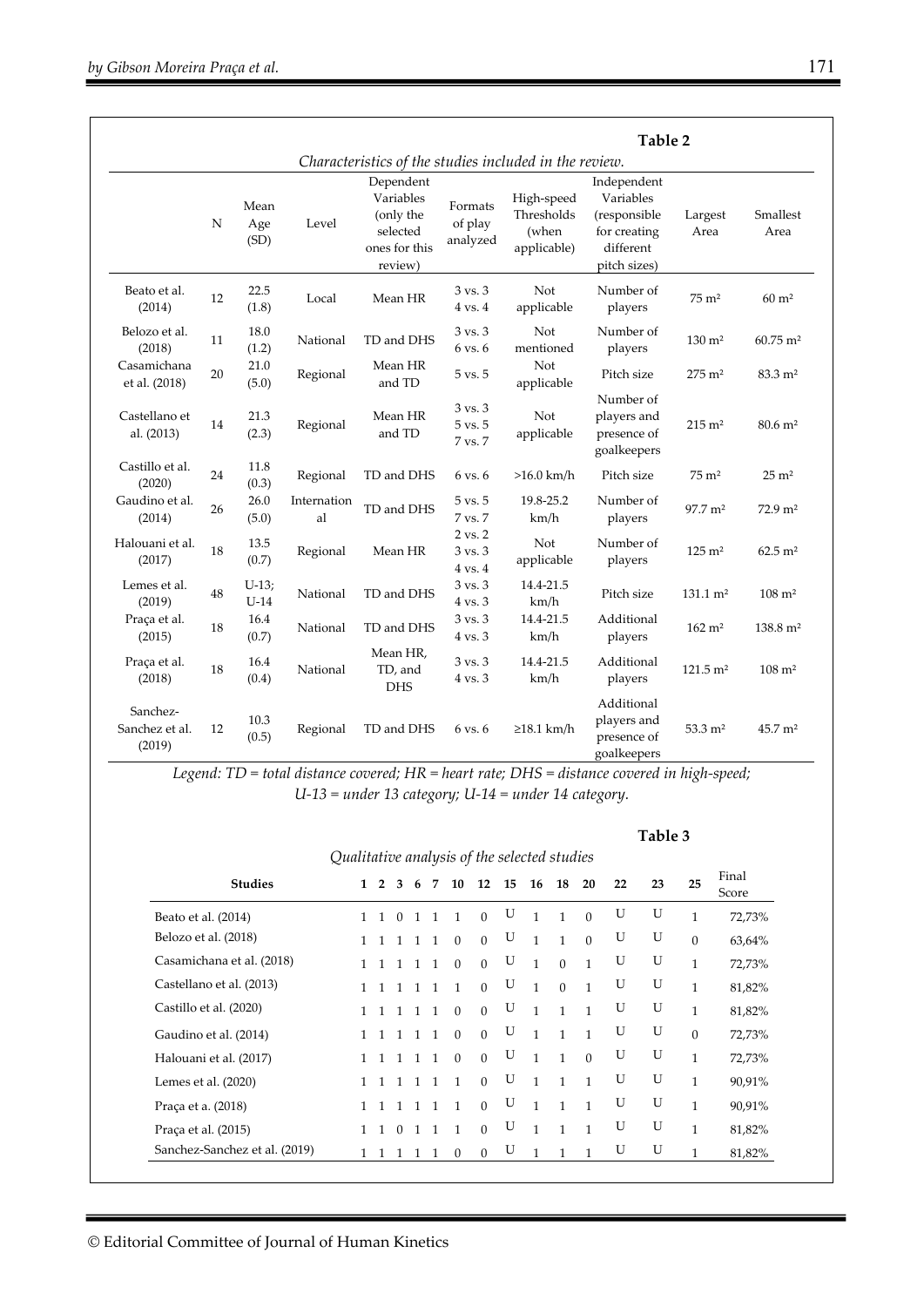# **Discussion**

Configuring SSGs to achieve specific physical and physiological responses from each player is complex because many variables can be modified. In this review, we intended to investigate whether the simple relative area variable could reduce the calculations necessary to establish appropriate SSG formats for soccer players if the change in that variable was able to modify multiple aspects simultaneously (i.e., pitch size, number of players, presence/absence of goalkeepers and/or floaters). This knowledge would allow coaches to more accurately predict increases or decreases in the physical and physiological responses parallel to changes in the relative area. For this reason, we investigated the impact of the relative area on the players' physical and physiological responses in studies where the relative areas of SSGs were not controlled.

We hypothesised that larger relative areas would induce higher responses according to the results of previous studies that explicitly aimed to investigate this independent variable and properly isolated the variable (Castellano et al., 2016; Olthof et al., 2018). The results of the present study confirmed our expectations by showing a positive and significant effect of the relative area on players with larger areas eliciting higher responses in a wide range of competitive age categories. Moreover, the methodological aspects of the reviewed studies presented sufficient quality to support an important scientific advance regarding the influence of the relative area on SSGs through qualitative and quantitative syntheses.

## *Total distance and Distance covered at higher speed*

Previous studies have reported that SSGs with larger relative areas induce higher physical and physiological responses (Castellano et al., 2016; Olthof et al., 2018). The results of the present review and meta-analysis align with those results even though the included studies did not specifically aim to investigate the influences of the relative area on players' responses. It has been suggested that larger relative areas allow players to achieve higher speeds more frequently (Lemes et al., 2020). The results of the present study showed positive effects of the relative area on the distance covered at high-speed. There is an obvious explanation for this outcome. The

increased possibility of achieving high speeds seems to be related to the need to cover larger distances in both offensive and defensive situations, which can be achieved with a larger relative area. When a player covers a larger distance, higher accelerations could be reached, and this can lead to higher values of speed.

The data obtained in this research indicate that the augmented score of distance covered at high-speed was accompanied by a larger total distance covered. These results make sense and reiterate the robustness of the outcomes. If a player covers larger distance at high-speed in the available time during SSGs, the output expected would be a greater total distance covered.

 These outcomes provide useful practical implications for SSG training prescription. If the training goal is to increase physical demands, then a larger relative area can be an effective alternative.

## *Mean heart rate*

 Our data showed positive effects of the relative area on the mean heart rate. This result supports the findings from an earlier study which examined the effect of different pitch sizes (relative area) on physiological variables during SSGs (Köklü et al., 2013). When the pitch size per player (relative area) is increased, players tend to adopt more exploratory behaviour in larger formats (Olthof et al., 2018) to create additional scoring opportunities in offensive situations and avoid the opponents' advances in defensive situations. Therefore, changes in the relative area modify the players' tactical behaviour. This in turn leads to increased physical and physiological responses as observed in larger relative areas. The results of the present study demonstrated that a larger total distance covered and distance covered at high-speed have occurred in SSGs with larger relative areas. The increased possibility of achieving high speeds seems to be related to the need to cover larger distances in both offensive and defensive situations, and this could also lead to higher physiological responses. In this way, different relative areas can alter the intensity associated with SSGs.

 From a scientific perspective, this systematic review provides useful information to researchers by emphasising the undeniable effect of the relative area of SSGs on the players' physical and physiological responses. Several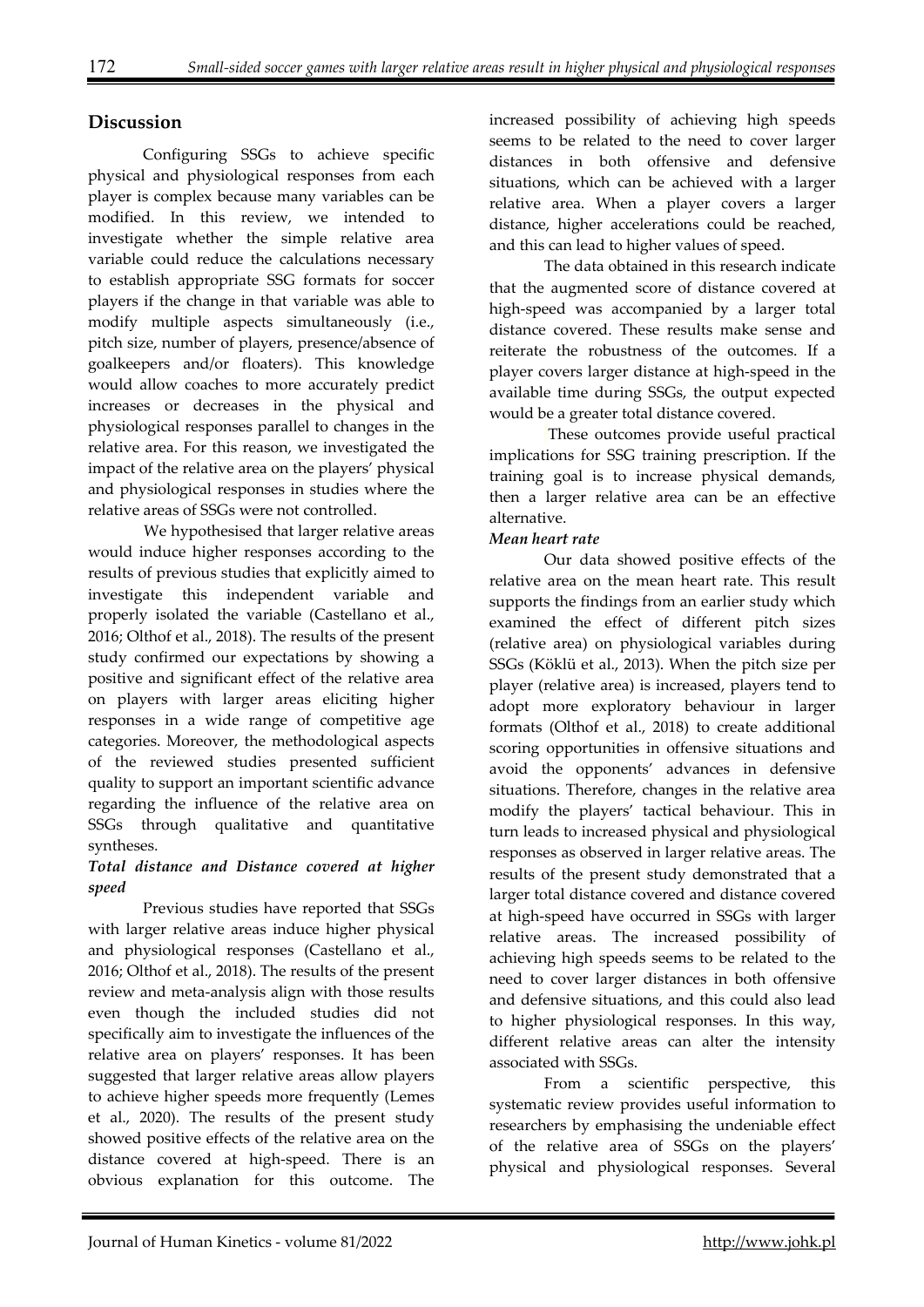independent variables within SSGs can be modified to achieve certain outcomes, such as specific tactical aims (Sarmento et al., 2018); however, many of these modifications also change the relative area. In this review, the modified variables which led to changes in the relative area were the presence or the number of floaters and goalkeepers, players per team, and pitch dimensions.

## *Practical implications and recommendations for future research*

From a practical point of view, head coaches usually choose SSGs during training based on the expected tactical intent. For example, the inclusion of inside floaters may increase the effective playing area within the pitch, while numerical imbalances of team size (i.e., superior or inferior) demand different defensive strategies (Clemente et al., 2020; Praça et al., 2017). However, existing studies have presented potentially conflicting results related to the influence of floaters and the number of players per team on the physical and physiological responses of players, thereby preventing strength and conditioning coaches from gaining a clear understanding of the loads imposed by SSG configurations which were previously designed and implemented by the head coach. Conversely, a simplified analysis of the relative area facilitates the prediction of increases and decreases in the physical demand. If the use of inside floaters which decreases the relative area is required by the coach to elicit more teamwork (Praça et al., 2017), the physical trainer could propose a proportional increase in the pitch size to avoid any non-planned decreases in the training load. The same rationale can be applied to numerical imbalance situations and the presence or absence of goalkeepers.

The qualitative synthesis also showed high variability of the relative area among the studies included in the review (between 25 and  $275$  m<sup>2</sup>). It has been suggested that the pitch size should be adjusted to player age and the level of expertise (Castellano et al., 2016) because smaller formats may favour the development of young players. Also, a relative area derived from match play has been suggested to facilitate the exploration of important spatial elements of the sport and provide a specific environment closely related to official matches (Olthof et al., 2019).

Therefore, the dissimilarity of suggestions and the desired outcomes when choosing the relative area of SSGs for soccer training may explain the high variability. Although the present study provides important information on the acute effects of increasing or decreasing the relative area, future research on the varied effects of SSGs configured for distinct relative areas may help coaches use a different relative area in each specific session, thus reducing the unnecessary variability of the configuration.

Therefore, future studies need to control for the relative area by keeping it constant across different SSG formats. Otherwise, the SSG protocols will not be comparable because of the confounding effects of the relative area on the conclusions drawn for the main independent variable. Moreover, the results of previous studies which did not control for the relative area must be interpreted with caution. In particular, further research may be needed to clarify the effects of independent variables in studies when large differences in the relative area between SSG protocols were inadvertently adopted by the authors.

## *Study limitations*

 This study has some limitations. First, despite our qualitative analysis of the studies, we cannot ensure that the adopted research procedures controlled for all possible intervening variables. For example, the time of day when data were collected, environmental conditions, and the players' state of fatigue could significantly influence their physical and physiological responses. Unfortunately, this level of detailed information was not reported in several studies. Another limitation relates to the characteristics of the participants. Only one study investigated elite professional athletes. As most of the studies were conducted with younger players, any generalisation of the results for professional players must be treated with caution. Finally, future studies should systematically review the effects of the relative area on the players' tactical and technical responses to complement the knowledge gained about physical and physiological stimuli to provide a more holistic understanding of the possibilities of using SSGs for soccer training.

## **Conclusions**

The relative areas of SSG configurations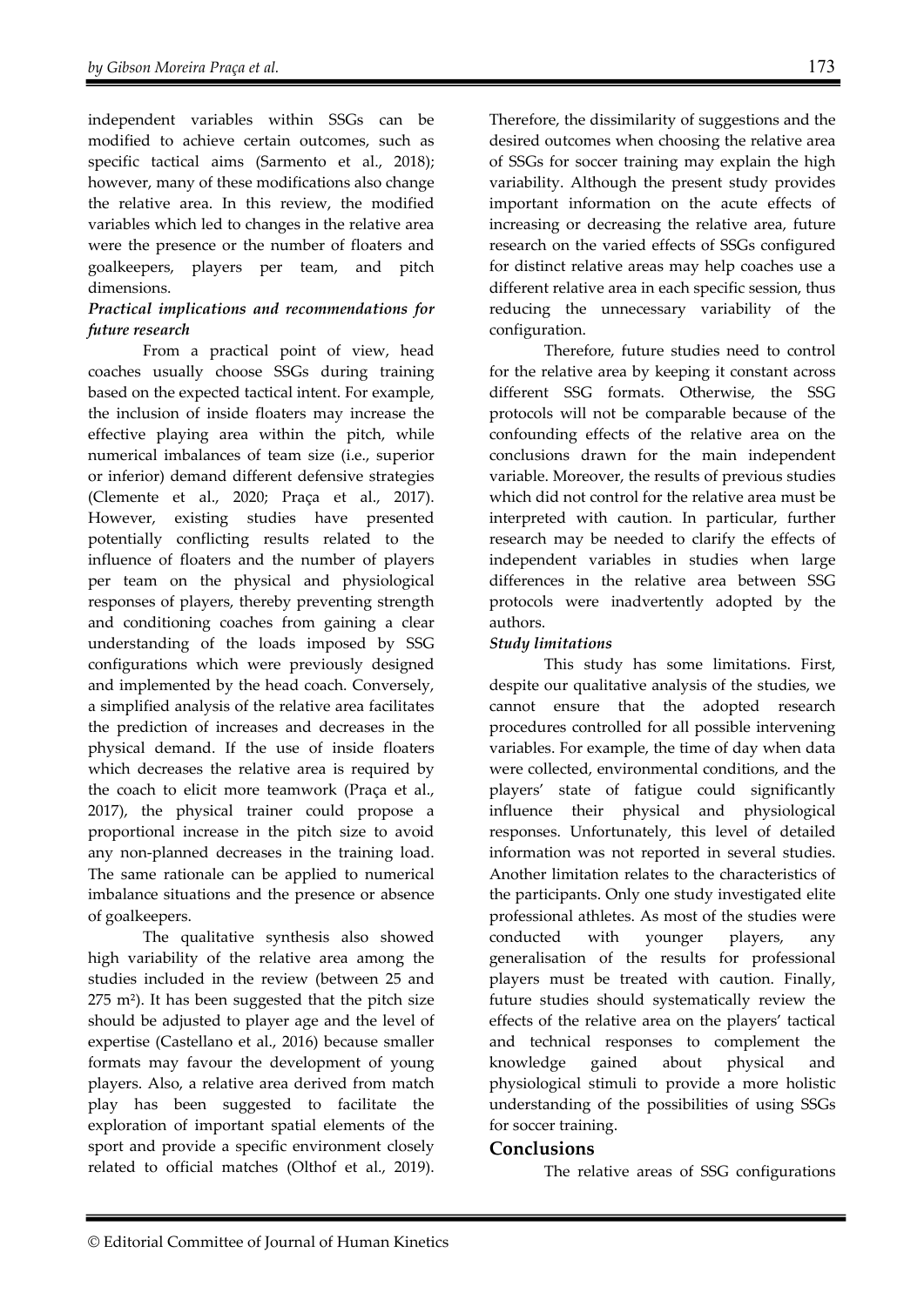influence the players' physical and physiological responses during soccer training. The reviewed studies investigated the effects of several independent variables on those responses, including pitch size, team size, and the presence of floaters and/or goalkeepers. Modifications to the relative area after adjusting these variables appeared to contribute to the changes in the physical and physiological responses observed.

Our meta-analysis confirmed that as the relative area increased, so did the total distance, the distance covered at high speed, and the mean heart rate. These results present practical applications for coaches and sports scientists engaged in the methodological control of SSG research.

# **References**

- Aguiar, M. V. D., Botelho, G. M. A., Goncalves, B. S. V, & Sampaio, J. E. (2013). Physiological responses and activity profiles of football small-sided games. *Journal of Strength and Conditioning Research*, *27*(5), 1287– 1294. https://doi.org/10.1519/JSC.0b013e318267a35c
- Aslan, A. (2013). Cardiovascular responses, perceived exertion and technical actions during small-sided recreational soccer: effects of pitch size and number of players. *Journal of Human Kinetics*, *38*, 95–105. https://doi.org/10.2478/hukin-2013-0049
- Borenstein, M. (2020). Research Note: In a meta-analysis, the I2 index does not tell us how much the effect size varies across studies. In Journal of Physiotherapy. *Australian Physiotherapy Association*. https://doi.org/10.1016/j.jphys.2020.02.011
- Buchheit, M., Haddad, H. Al, Simpson, B. M., Palazzi, D., Bourdon, P. C., Salvo, V. Di, & Mendez-Villanueva, A. (2014). Monitoring Accelerations with GPS in Football: Time to Slow Down? *International Journal of Sports Physiology and Performance*, *9*(3), 442–445. https://doi.org/10.1123/ijspp.2013-0187
- Bujalance-Moreno, P., Latorre-Román, P. Á., & García-Pinillos, F. (2019). A systematic review on small-sided games in football players: Acute and chronic adaptations. *Journal of Sports Sciences*, *37*(8), 921–949. https://doi.org/10.1080/02640414.2018.1535821
- Castellano, J, Puente, A., Echeazarra, I., & Casamichana, D. (2015). Influence of the number of players and the relative pitch area per player on heart rate and physical demands in youth soccer. *Journal of Strength and Conditioning Research*, *29*(6), 1683–1691.
- Castellano, J., Puente, A., Echeazarra, I., Usabiaga, O., & Casamichana, D. (2016). Number of players and relative pitch area per player: comparing their influence on heart rate and physical demands in under-12 and under-13 football players. *PLOS ONE*, *11*(11), e0127505. https://doi.org/10.1371/journal.pone.0127505
- Chen, D.-G. (Din), & Peace, K. E. (2013). *Applied Meta-Analysis with R*. CRC Press Taylor & Francis Group.
- Clemente, F. M., Afonso, J., Castillo, D., Arcos, A. L., Silva, A. F., & Sarmento, H. (2020). The effects of smallsided soccer games on tactical behavior and collective dynamics: A systematic review. *Chaos, Solitons and Fractals*, *134*, 109710. https://doi.org/10.1016/j.chaos.2020.109710
- Clemente, F. M., & Sarmento, H. (2020). The effects of small-sided soccer games on technical actions and skills: A systematic review. *Human Movement*, 21(3), 100–119. https://doi.org/10.5114/hm.2020.93014
- Cohen, J. (1988). *Statistical Power Analysis for the Behavioral Sciences* (2nd ed). Lawrence Erlbaum Associates Publishers.
- Core Team R: A language and environment for statistical computing. *R Foundation for Statistical Computing*, 2019. https:// doi.org/ 10.1890/0012-9658(2002)083[3097:CFHIWS]2.0.CO;2
- Deeks, J. J., Higgins, J. P., & Altman, D. G. (2008). Analysing data and undertaking meta-analyses. In J. P. Higgins & S. Green (Eds.), *Cochrane handbook for systematic reviews of interventions* (pp. 243–296). The Cochrane Collaboration.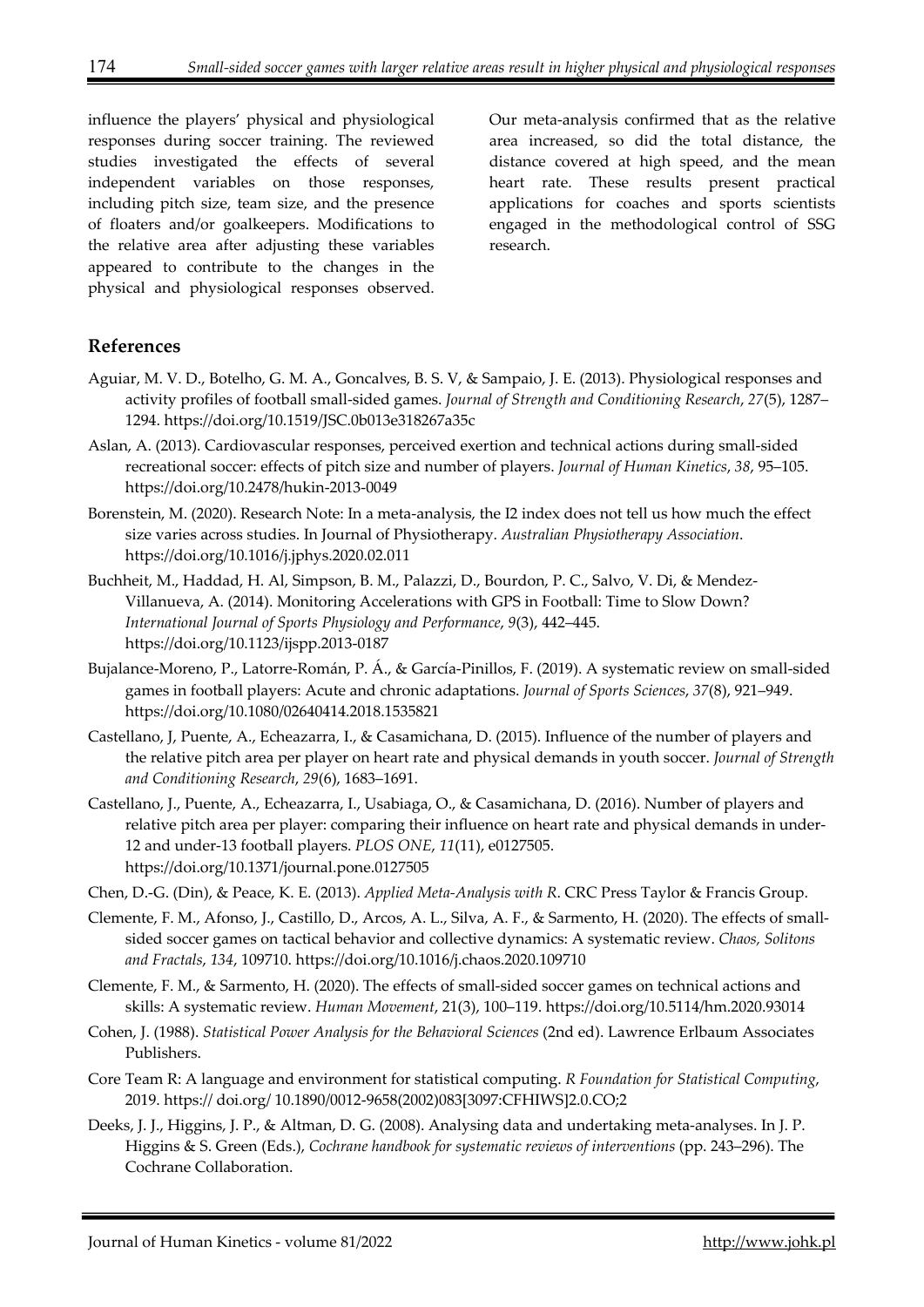- Gaudino, P., Alberti, G., & Iaia, F. M. (2014). Estimated metabolic and mechanical demands during different small-sided games in elite soccer players. *Human Movement Science*, *36*, 123–133. https://doi.org/10.1016/j.humov.2014.05.006
- Goto, H., & King, J. A. (2019). High-intensity demands of 6-a-side small-sided games and 11-a-side matches in youth soccer players. *Pediatric Exercise Science*, *31*(1), 85–90. https://doi.org/10.1123/pes.2018-0122
- Higgins, J. P., Thompson, S. G., Deeks, J. J., & Altman, D. G. (2003) Measuring inconsistency in metaanalyses. *BMJ*, *327*(7414): 557–560. https://doi.org/10.1136/bmj.327.7414.557. https:// doi.org/ 10.1136/bmj.327.7414.557
- Higgins, J., & Green, S. (2016) *Cochrane Handbook for Systematic Reviews of Interventions Version 5.1.0*, The Cochrane Collaboration.
- Koklu, Y. (2012). A Comparison Of Physiological Responses To Various Intermittent And Continuous Small-Sided Games In Young Soccer Players. *Journal of Human Kinetics*, *31*, 89–96. https://doi.org/10.2478/v10078-012-0009-5
- Köklü, Y., Aşçi, A., Koçak, F. U., Alemdaroǧlu, U., & Dündar, U. (2011). Comparison of the physiological responses to different small-sided games in elite young soccer players. *Journal of Strength and Conditioning Research*, *25*(6), 1522–1528. https://doi.org/10.1519/JSC.0b013e3181e06ee1
- Köklü, Y., Albayrak, M., Keysan, H., Alemdaroǧlu, U., & Dellal, A. (2013). Improvement of the physical conditioning of young soccer players by playing small-sided games on different pitch size - special reference to physiological responses. *Kinesiology*, *45*(1): 41–47.
- Leger, L., & Thivierge, M. (1988). Heart rate monitors: Validity, stability, and functionality. *Physician and Sportsmedicine*, *16*(5). https://doi.org/10.1080/00913847.1988.11709511
- Lemes, J. C., Luchesi, M., Diniz, L. B. F., Bredt, S. D. G. T., Chagas, M. H., & Praça, G. M. (2020). Influence of pitch size and age category on the physical and physiological responses of young football players during small-sided games using GPS devices. *Research in Sports Medicine*, *28*(2), 206–216. https://doi.org/10.1080/15438627.2019.1643349
- Methley, A. M., Campbell, S., Chew-Graham, C., McNally, R., & Cheraghi-Sohi, S. (2014). PICO, PICOS and SPIDER: A comparison study of specificity and sensitivity in three search tools for qualitative systematic reviews. *BMC Health Services Research*, BioMed Central Ltd. https:// doi.org/10.1186/s12913- 014-0579-0
- Munn, Z., Peters, M. D. J., Stern, C., Tufanaru, C., McArthur, A., & Aromataris, E. (2018). Systematic review or scoping review? Guidance for authors when choosing between a systematic or scoping review approach. *BMC Medical Research Methodology*, *18*(1), 143. https://doi.org/10.1186/s12874-018-0611-x
- Nagahara, R., Botter, A., Rejc, E., Koido, M., Shimizu, T., Samozino, P., & Morin, J.-B. (2017). Concurrent Validity of GPS for Deriving Mechanical Properties of Sprint Acceleration. *International Journal of Sports Physiology and Performance*, *12*(1), 129–132. https://doi.org/10.1123/ijspp.2015-0566
- Olthof, S. B. H., Frencken, W. G. P., & Lemmink, K. A. P. M. (2018). Match-derived relative pitch area changes the physical and team tactical performance of elite soccer players in small-sided soccer games. *Journal of Sports Sciences*, *36*(14), 1557–1563. https://doi.org/10.1080/02640414.2017.1403412
- Olthof, S. B. H., Frencken, W. G. P., & Lemmink, K. A. P. M. (2019). A match-derived relative pitch area facilitates the tactical representativeness of small-sided games for the official soccer match. *Journal of Strength and Conditioning Research*, *33*(2), 523–530. https://doi.org/10.1519/JSC.0000000000002978
- Praça, G., Barbosa, G. F., Murta, C., Da Glória Teles Bredt, S., Barreira, D., Chagas, M. H., & Greco, P. J. (2020). Influence of floaters and positional status on players' tactical, physical, and physiological responses in soccer small-sided games. *Human Movement*, *21*(3), 54–63. https://doi.org/10.5114/hm.2020.91346
- Praça, G. M., Clemente, F. M., de Andrade, A. G. P., Morales, J. C. P., & Greco, P. J. (2017). Network analysis in small-sided and conditioned soccer games: the influence of additional players and playing position. *Kinesiology*, *49*(2), 185–193.